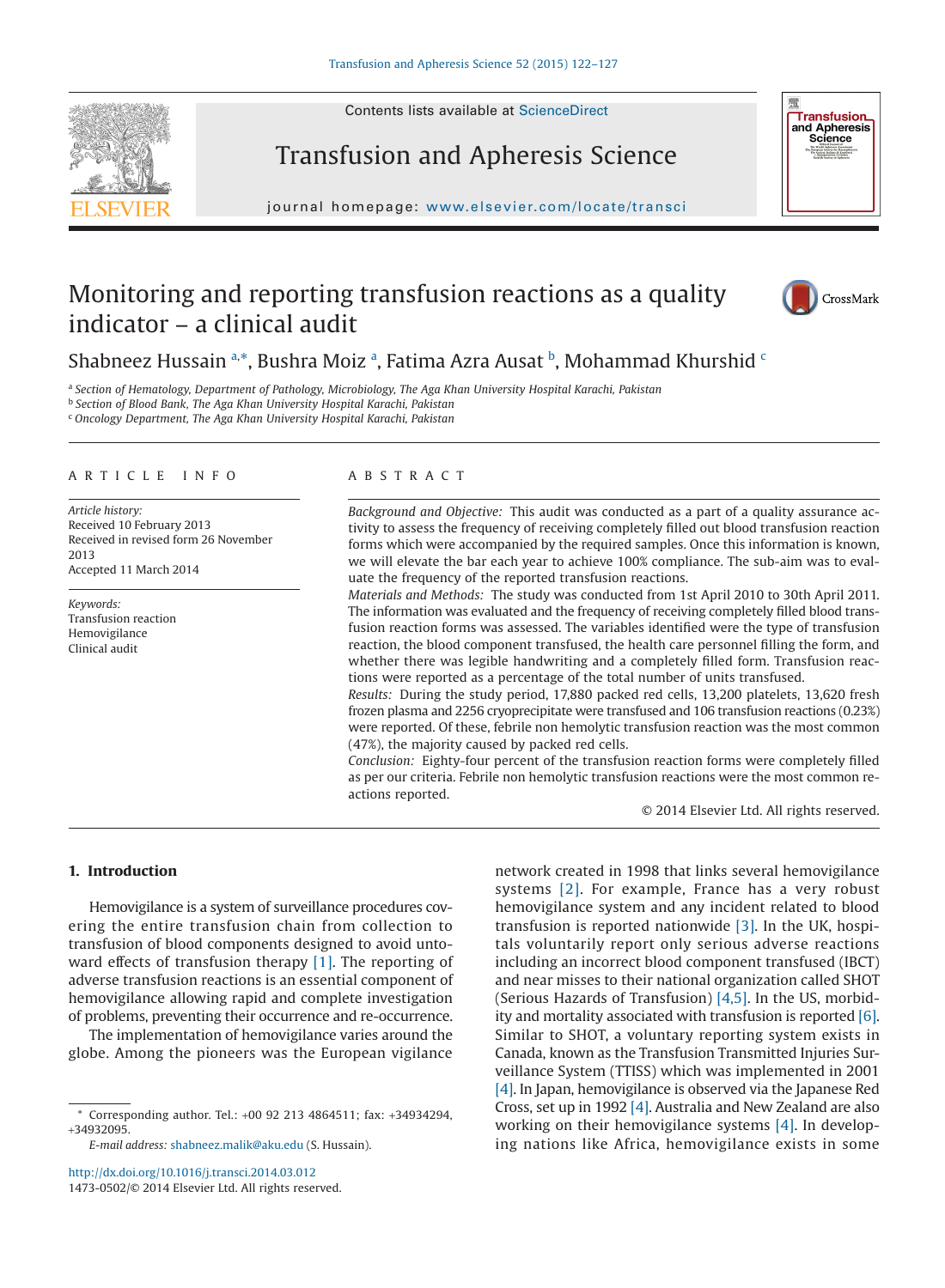countries such as Zimbabwe, Uganda and the republic of South Africa, while it is sporadic in other countries [\[4\].](#page-5-3) Similar initiatives have been taken in Asian countries like China and India to improve their blood banking systems [\[7,8\].](#page-5-5)

Recently, steps were taken by the Government of Pakistan to improve blood safety. In this direction, the National Blood Transfusion Program (NBTP) made a strategic framework for transfusion practices in 2008–2012 funded by the Health Ministry of Germany. It has financial and technical components and is striving for establishing hospital transfusion committees and a comprehensive hemovigilance system in the country. It is anticipated that in the near future, a national hemovigilance system will be operative with the efforts of the NBTP.

To begin with, hemovigilance will become operational in 22 teaching hospital-associated blood banks in Pakistan. Situated in Southern Pakistan, the Aga Khan University and hospital blood bank is a tertiary care hospital which was established in 1985. From its conception, the hospital was focused on an internal system of hemovigilance which is governed by a hospital transfusion committee called the blood utilization committee (BUC). It started working in 1999 to monitor various quality indicators, including the frequency of transfusion reactions. Accordingly, a wrong blood transfusion is considered as a sentinel event with prompt root cause analysis [\[9\].](#page-5-6)

Annually, around 46,956 blood and blood products are transfused. Though a number of clinical practices for transfusion are monitored by the BUC, the details provided by clinicians for a transfusion reaction were never audited in our setting. It is important to observe the practices of health care personnel because transfusion reactions can be adequately monitored only if clinical information is provided by them. This audit was conducted as a part of a quality assurance activity to assess a minor but important aspect of hemovigilance, regarding the practices of health care personnel for sending completely filled blood transfusion reaction forms with the required samples.

## **2. Materials and methods**

#### *2.1. Setting*

The Aga Khan University (AKU) is a 700 bed tertiary care academic institute with a large oncology and trauma units as well as a fully functional bone marrow transplant unit. The blood bank at AKUH is responsible for catering to the entire needs of the hospital as centralized blood banking is non-existent.

#### *2.2. Collection/transfusion of blood products*

The average monthly blood component usage for packed red cell, platelet, fresh frozen plasma (FFP) and cryoprecipitate were 1490, 1100, 1135 and 188 respectively in the study year. Ninety percent of our donor population is comprised of males. Blood is collected in a closed system in CPDA1 and the standard inventory is non-leukoreduced. However, bedside filtration is routinely provided to all chronically transfused patients, and patients with a history of febrile non hemolytic transfusion reactions qualify for pre-medication.

## *2.3. Evaluation of transfusion reactions*

In our institute, nurses are credentialed for blood transfusion. Each patient is monitored regularly for vital signs and the patient is advised to report any untoward symptoms during transfusion. If a blood transfusion reaction is suspected, the nursing staff stops the transfusion immediately, seeks medical advice and sends 4 ml of EDTA blood, any voided urine sample, the used blood bag with tubes to the blood bank along with a completely filled transfusion reaction form (see [Fig. 1\)](#page-2-0). The time is noted by the blood bank personnel after receiving the required samples for further work. The standard laboratory evaluation (including re-typing, re-crossmatching, direct–indirect globulin test and blood count) is performed for every febrile transfusion reaction following red cell transfusion. Each evaluation is reported by the technologist to the hematology resident who checks the medical record of the patient, verifies the findings and documents the details after consulting the attending in Blood bank. In case of transfusion of the wrong component, a thorough investigation is done to identify the weak links and measures are taken to bridge the gaps.

The clinical diagnosis of transfusion reactions is made according to the American Association of Blood Banks (AABB) guidelines [\[10\].](#page-5-7) A febrile non hemolytic transfusion reaction (FNHTR) was considered with the rise of 1 °C rise of body temperature during or within an hour of blood transfusion. Allergic reactions are diagnosed when dermatological manifestations of hives or urticaria are apparent.

Due to technical restraints, diagnosis of transfusion related acute lung injury (TRALI)/transfusion associated cardiac overload (TACO) is based on clinical criteria. According to the European Hemovigilance Network (EHN), TRALI is diagnosed on the basis of respiratory distress within 6 hours of initiation of the transfusion, the absence of signs of cardiac overload, radiographic evidence of new bilateral pulmonary infiltrates [\[11\],](#page-5-8) hypoxemia (PaO2/FIO2 < 300 mm Hg or pulse oximetry <90%) and absence of risk factors for acute lung injury [\[12\].](#page-5-9) Central venous pressure monitoring and PaO2/FIO2 ratio are performed in the ICU setting only. We do not do a post-complete blood count (CBC) to evaluate for transient (<6 hours) drops in white cells. TACO is diagnosed if there is a new onset or exacerbation of three or more of the following within 6 hours of cessation of transfusion: acute respiratory distress (dyspnea, orthopnea, cough), elevated BNP; elevated central venous pressure, evidence of left heart failure, evidence of positive fluid balance, and radiographic evidence of pulmonary edema [\[13\].](#page-5-10)

## *2.4. Audit criteria*

This audit was conducted from 1st April 2010 to 30th April 2011. During the study period, reported transfusion reactions and the provider-reported information (top of the form) was evaluated. In this audit, the variables identified were the type of transfusion reaction, the blood component transfused, the health care personnel filling the form,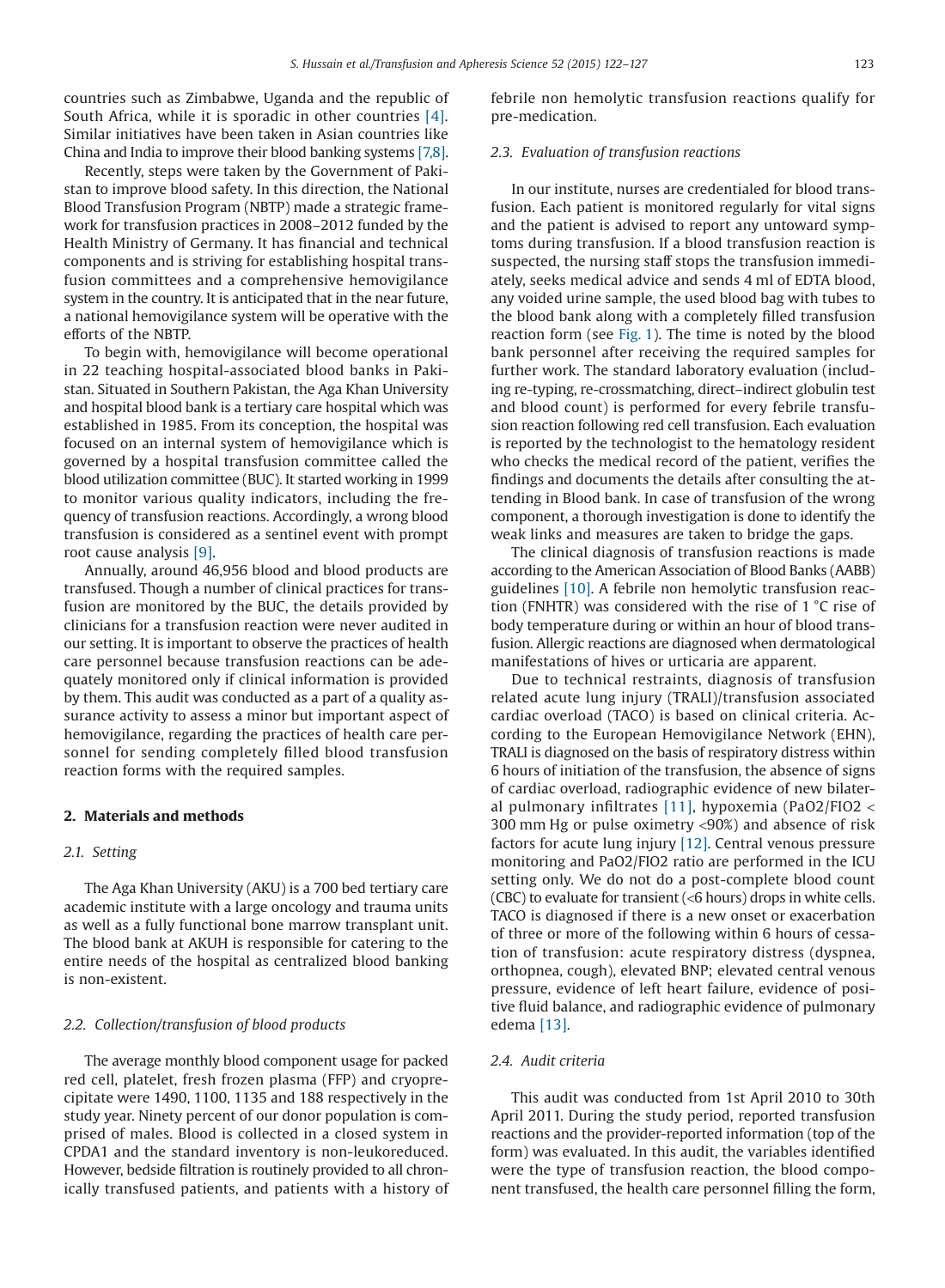#### **The Aga Khan University Hospital, Karachi** Clinical Laboratory.Blood Bank **Transfusion Reaction Reporting Form**

<span id="page-2-0"></span>**Note:** This form must be accompanied by used blood bag (with remaining blood) along with administration set (without needle). One 4ml EDTA blood sample from the recipient labeled as "post transfusion" along with urine sample (if voided) should be send **within ONE HOUR** to the blood bank.

NB. This part of the form will be filled in by doctor reporting the transfusion reaction.

|                                                                                                                                                                                       |                    |                 | M.R.#                   |                     |  |  |  |
|---------------------------------------------------------------------------------------------------------------------------------------------------------------------------------------|--------------------|-----------------|-------------------------|---------------------|--|--|--|
| Location:                                                                                                                                                                             |                    |                 | ABO & Rh_Group:         |                     |  |  |  |
| Donor No:                                                                                                                                                                             | Component: P/C FFP |                 | PLT                     | Group & Rh:         |  |  |  |
| Transfusion started on Date:                                                                                                                                                          |                    | Time:           |                         | By:                 |  |  |  |
| Transfusion stopped on Date:                                                                                                                                                          |                    |                 | Time:                   | By:                 |  |  |  |
| Approximate Volume Transfused                                                                                                                                                         | ml.                |                 |                         |                     |  |  |  |
| Please mark "X" for the reaction noted:<br>Chills<br>Fever<br>п<br>$\Box$ Hematuria $\Box$ Any Other<br>Hemorrhage                                                                    | П<br>$\Box$        |                 | Nausea<br>Dyspnea<br>FΙ | Urticaria<br>П<br>П |  |  |  |
| (Signature of physician reporting reaction)                                                                                                                                           |                    |                 | (Date)                  | (Time)              |  |  |  |
| <b>BLOOD BANK REPORT (To be filled in by blood bank personnel)</b><br><b>Sample Received</b><br>Blood Bag with tubes<br>Yes $\Box$ No<br>EDTA blood sample<br>Yes<br>$\Box$ No $\Box$ |                    |                 |                         |                     |  |  |  |
| Urine Sample<br>Yes $\Box$ No                                                                                                                                                         |                    |                 |                         |                     |  |  |  |
| Name of technologist who received above sample:                                                                                                                                       |                    |                 |                         | Date & Time:        |  |  |  |
| Recipient's ABO& Rh group, re-checked Pre-sample:                                                                                                                                     |                    |                 | Post-sample:            |                     |  |  |  |
| Donor Blood Group & Rh, re-checked:                                                                                                                                                   |                    |                 |                         |                     |  |  |  |
| Recipient & donor re-cross matched                                                                                                                                                    | Pre-sample:        |                 |                         | Post sample:        |  |  |  |
| Direct Coomb's result on recipient                                                                                                                                                    | Pre-sample:        |                 | Post sample:            |                     |  |  |  |
| Recipient's Hemoglobin                                                                                                                                                                | Pre-sample:        |                 | Post sample:            |                     |  |  |  |
| Recipient's peripheral film findings                                                                                                                                                  | Pre sample:        |                 | Post sample:            |                     |  |  |  |
| Blood Bag sent for culture & sensitivity: Yes $\Box$                                                                                                                                  | No <sub>1</sub>    |                 | Results of C&S:         |                     |  |  |  |
| Urine sent for D/R                                                                                                                                                                    | Yes $\Box$         | No <sub>1</sub> | Results of urine D/R:   |                     |  |  |  |
| Remarks (if any by technologist):                                                                                                                                                     |                    |                 |                         |                     |  |  |  |

**Fig. 1.** Transfusion reaction reporting form.

AKUH0935/CL031 September 2008 Rev: 01

legible handwriting and completely filled form. Traceability of the health care personnel filling the form was assessed by their signature, pager number or mnemonic. Since there was no available international bench mark, our focus was estimating the frequency of completely filled transfusion reaction forms in our setting. Once this is known, we can set the target for ourselves in the future and can elevate the bar each year to achieve 100% compliance.

## *2.5. Statistical analysis*

All data were entered into SPSS version 19.0 (IBM, Armonk, NY, USA). Descriptive data were given as percentages. The forms were scored one or zero depending on the degree of completion. Forms scoring one were considered

as completely filled forms. Transfusion reactions were reported as a percentage of total units transfused.

#### *2.6. Ethical approval*

The study was given exemption from ethical approval by the ethical review committee of The Aga Khan University (#2800-Pat-ERC-13).

## **3. Results**

During the study period, 17,880 packed red cells, 13,200 platelets, 13,620 fresh frozen plasma (FFP) and 2256 cryoprecipitate were transfused and 106 transfusion reactions (0.23%) were reported. Ninety-five (89.6%) of the forms had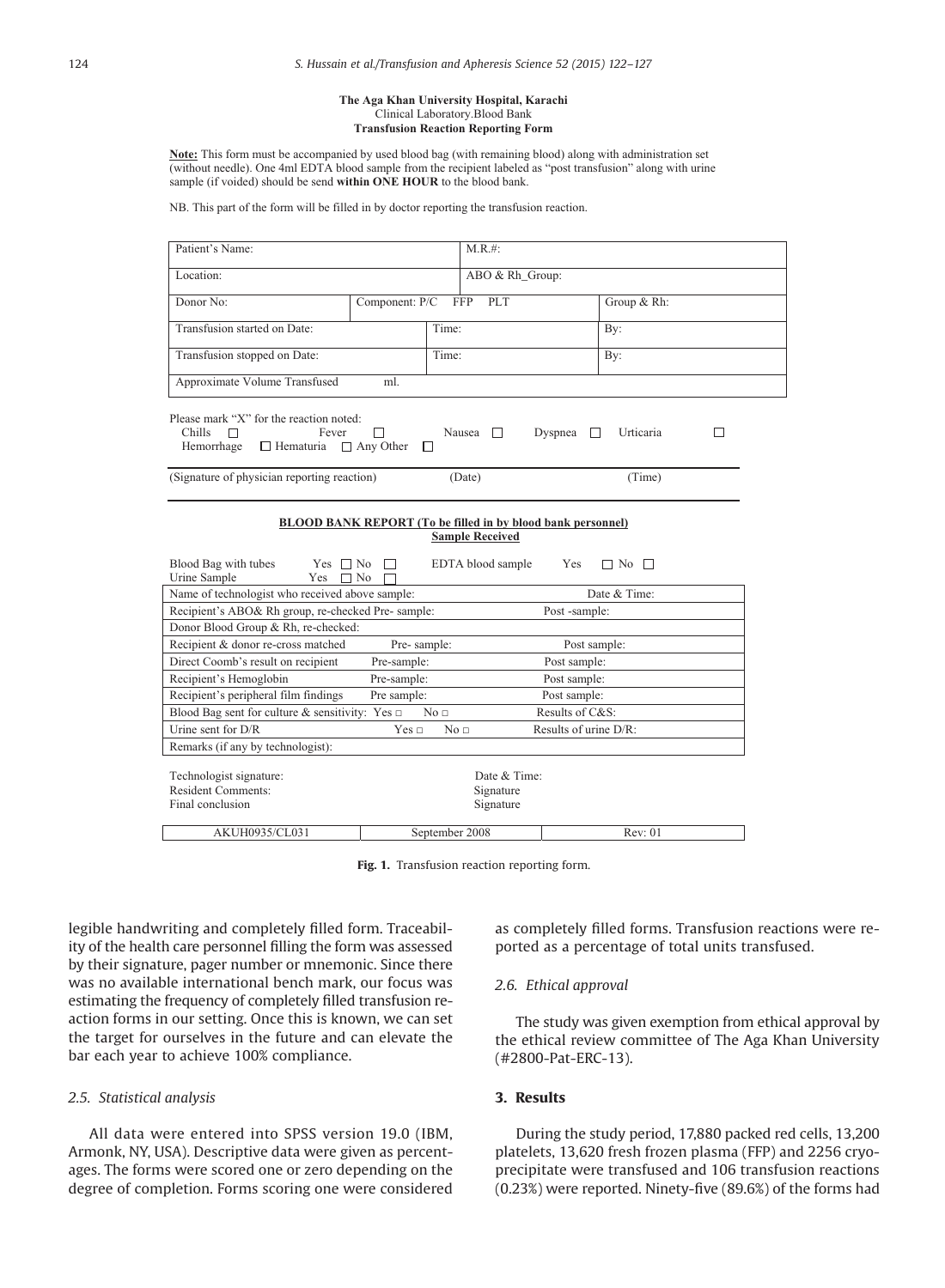<span id="page-3-1"></span>**Table 1**

Samples received by the blood bank along with transfusion reaction form.

| Blood bank                                      | Blood bag $n(\%)$   | Tubing $n(\%)$      | Urine sample $n(\%)$  | EDTA sample $n(\%)$  |
|-------------------------------------------------|---------------------|---------------------|-----------------------|----------------------|
| Received within 1 hour<br>Received after 1 hour | 27(25.5)<br>71 (67) | 27(25.5)<br>70 (66) | 25(23.6)<br>43 (40.6) | 30(28.3)<br>69(65.1) |
| Not received                                    | 8(7.5)              | 9(8.5)              | 38 (35.8)             | 7(6.6)               |

legible hand writing. Seventy-eight (83.6%) forms were completely filled. Demographics (which include name, age, gender and medical record number), symptoms and signs were mentioned in 106 forms. The amount of the blood component transfused was missing in 10 (9.4%) forms. Traceability (which includes name, mnemonic, pager number or signature) was present in 92 (86.8%) forms. Fifty-three (50%) forms were filled by the doctors and 44 (83%) were completely filled, while 35 (33%) forms were filled by nurses and 24 (68.6%) were completely filled. In the remaining 18 forms it was not clear whether it was the nurse or doctor who filled in the form and 10 (55.6%) were completely filled. The samples received by the blood bank within the required time frame are given in Table 1.

The frequency of different types of transfusion reactions due to different blood components transfused is shown in Table 2. Packed red cells accounted for 86.8% of the transfusion reactions followed by platelets (7.5%), FFP (4.7%) and cryoprecipitate (0.09%). The frequency of FNHTR and allergic reactions was 0.1% each while for TRALI it was 0.006% of the total units transfused.

FNHTR was the most frequent reaction (47%) followed by allergic transfusion reactions (45%) and these occurred predominantly with packed red cell transfusions. TRALI (2.8%) was reported for two patients after packed red cell transfusion and one patient after FFP was transfused. The donors in the TRALI cases in our audit were males. There were a total of five nonspecific transfusion reactions (4.7%) and all of them occurred with packed red cells. In these patients the only sign was tachycardia and the transfusion was stopped and reported. There were no IBCT or clerical errors reported in our audit.

The following transfusion reactions were observed during administration of nine leukoreduced blood components: FNHTR ( $n = 3$ ), allergic reactions ( $n = 4$ ) and TRALI ( $n = 1$ ) and one non-specific transfusion reaction (in which the only sign was tachycardia).

## **4. Discussion**

We found that more than 80% of transfusion reaction forms were completely filled in our setting. To the best of our knowledge, there are no other institutions (national or international) that have audited the compliance of health care personnel in sending completely filled transfusion reaction forms to the blood bank. The highest frequency of transfusion reactions in our audit occurred with packed red cells (86.8%) followed by platelets (7.5%), FFP (4.7%) and cryoprecipitate (0.09%). Similar rates have been reported in another audit in which packed cell transfusion caused the most frequent transfusion reactions (62.4%) followed by platelets (14.4%) and FFP (11.2%) [\[14\].](#page-5-11) We reported a lower frequency of transfusion reactions (0.23%) compared to a Nigerian hospital which was high at 8.7% [\[15\].](#page-5-12) Similarly, the frequency of reactions was 1.6% in a pediatric intensive care unit in Montreal [\[16\].](#page-5-13) Studies conducted in India, Brazil and Malaysia reveal a reporting rate that was lower or almost comparable to our reporting rate (0.05, 0.24 and 0.53% respectively) [\[12,17,18\].](#page-5-9) The lower frequency as reported by us might represent under-reporting because of the inferior sensitivity of nurses/residents monitoring blood transfusion. Following this recognition, we initiated verification of information from the primary medical record or through interviews of staff or the transfusion recipient by hematology residents. Also, we initiated an on-line incident reporting for every event related to blood transfusion, hence maximizing reporting.

FNHTR were the most common reactions (approximately 47%) in our setting and majority occurred with packed red cell transfusions. Similar high frequencies in the range of 41% and 70% have been observed by others [\[12,19\].](#page-5-9) The estimated frequency of febrile reactions in non-leukoreduced red blood cells ranges from 0.34 to 6.8% of all units transfused [\[19–23\].](#page-5-14) Apparently, a FNHTR of 0.1% of nonleukoreduced blood/blood products transfused in our study

| Table 2                                                             |  |  |  |  |
|---------------------------------------------------------------------|--|--|--|--|
| Frequency of transfusion reactions with different blood components. |  |  |  |  |

|                     | Types of transfusion reaction            |                          |          |              |                 |               |  |
|---------------------|------------------------------------------|--------------------------|----------|--------------|-----------------|---------------|--|
| Component           | No. of blood<br>components<br>transfused | Febrile non<br>hemolytic | Allergic | <b>TRALI</b> | Non<br>specific | Total $n(\%)$ |  |
| Packed red cell     | 17.880                                   | 44                       | 41       |              |                 | 92(86.8)      |  |
| Platelet            | 13.200                                   |                          |          |              | 0               | $8(7.5)^{a}$  |  |
| Fresh frozen plasma | 13.620                                   |                          |          |              | 0               | 5(4.7)        |  |
| Cryoprecipitate     | 2256                                     |                          |          |              | $\Omega$        | 1(0.9)        |  |
| TOTAL $n(\%)$       | 46.956                                   | 50(47.2)                 | 48(45.3) | 3(2.8)       | 5(4.7)          | 106           |  |

<span id="page-3-0"></span><sup>a</sup> The denominator counted were individual random platelets dispensed.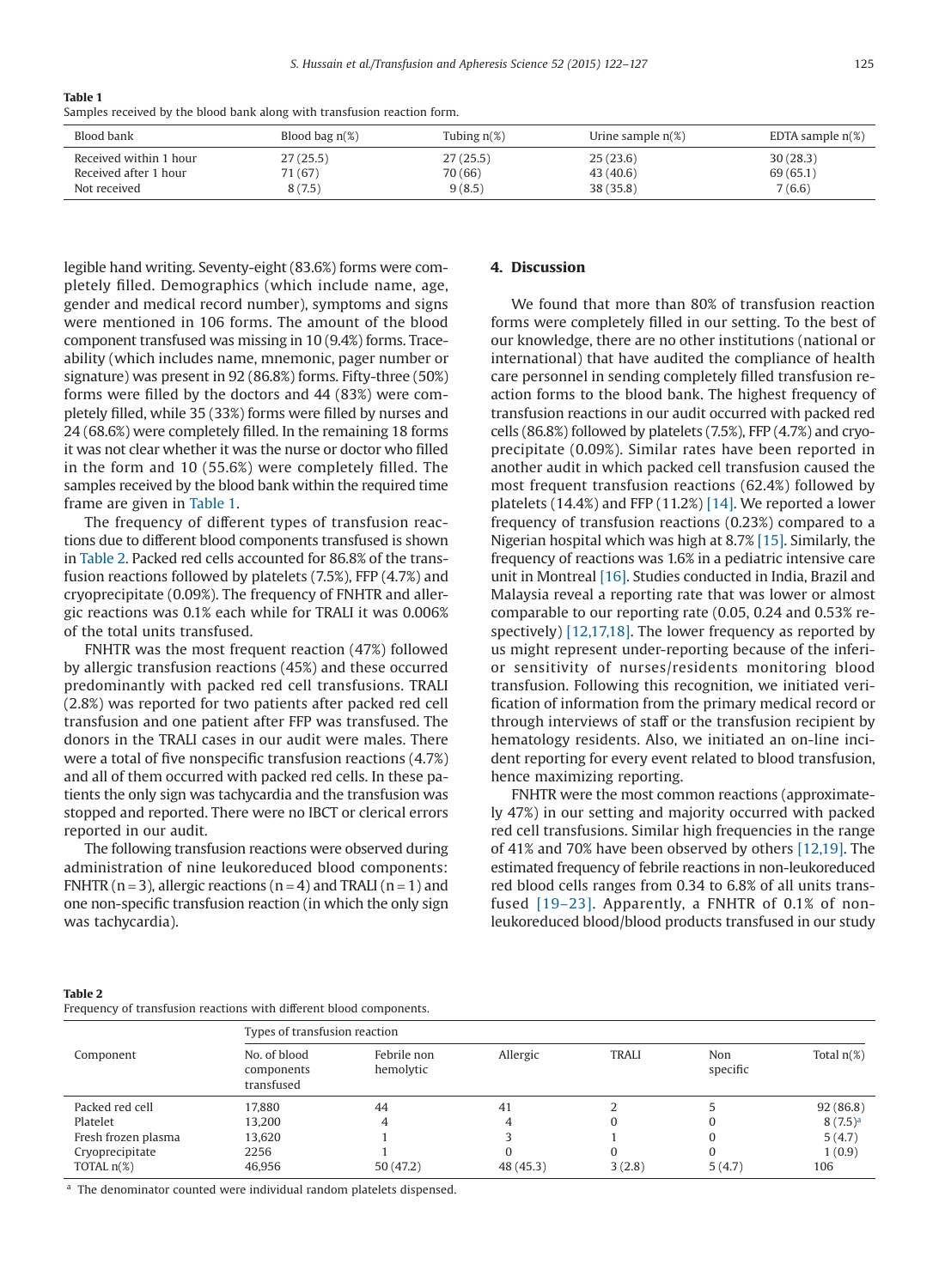was also an under reporting. Pre-storage leukoreduction would have been more beneficial in preventing FNHTR [\[19\];](#page-5-14) however, due to the expenses involved and considering the non-affordability of the majority of our patient population, it is not applicable in our setting. Bedside leukoreduction was performed in our institute for chronically transfused patients such as thalassemics, patients who underwent bone marrow transplant and those with hematological malignancies; however, FNHTR was still reported in this population. At least one-third to one-half of FNHTR sent to the blood bank may have been due to underlying medical conditions and only coincidental to transfusion. We were not able to determine the frequency of these conditions during the study period. This prompted us to initiate verification of information by a hematology resident as stated earlier.

An allergic transfusion reaction was the second most frequent occurring mainly with packed red cell transfusions. It accounted for 45% of the total transfusion reactions reported while the frequency of allergic reactions ranged between 26 and 46% in other studies [\[12,19\].](#page-5-9) The estimated overall frequency of allergic transfusion reactions reported in other studies ranged from 0.09 to 0.15% of all units transfused [\[19,20,23\]](#page-5-14) and this was comparable to the frequency in our audit (0.1%).

The frequency of TRALI was 2.8% in our audit while other studies have reported a frequency of 0.5–0.8% [\[17,24\].](#page-5-15) One of the limitations was that the diagnosis of TRALI was clinical because of the non availability of a specialized technique needed to detect anti neutrophil/anti HLA antibodies responsible for the development of TRALI. Hence the reported TRALI might be the tip of the iceberg as it was highly dependent on nurse/doctor recognition of TRALI symptoms. A literature review reveals that leukocyte antibodies were identified in blood donors of 80% TRALI cases [\[25\]](#page-5-16) and the majority of the donors were women with a previous history of pregnancy [\[26,27\].](#page-5-17) These antibodies are targeted against human neutrophil alloantigens (HNA), human leukocyte antigen (HLA) class I and HLA class II [\[28,29\].](#page-5-18) Anti-HNA-3a is mainly associated with a fatal prognosis of TRALI [\[28,29\].](#page-5-18) HLA class II antibodies were present in the donors of 50% of all TRALI cases [\[30–35\].](#page-5-19)

This audit addresses an important issue of reporting transfusion reactions and it is the first audit report from Pakistan. A frequency of 84% of completely filled in forms was observed for reporting transfusion reactions. To the best of our understanding there is no published literature regarding similar audit as conducted by us. As given in [Table 1,](#page-3-1) the majority of the samples were sent to the blood bank after 1 hour or were not sent at all. The bags and tubes were discarded by the nursing staff in most cases. Doctors were more compliant in completely filling in the transfusion reaction form compared to nurses. Therefore, efforts will be made to educate the nurses regarding the importance of transfusion reaction reporting.

A drawback of this audit was that delayed transfusion reactions were not reported to the blood bank. This may be because there is no policy to report delayed transfusion reaction. Such patients were often discharged by the physician and later present to the outpatient clinic with a delayed reaction. Interestingly, no reactions were reported in the day care setting where the majority of the blood transfusions take place. This is most likely due to universal premedications including antihistamines and antipyretics to all patients which may suppress fever or allergic reactions. Bedside leukoreduction is also performed in all these patients, further decreasing the rate of the FNHTR reported.

Recently, BUC has arranged educational programs for nurses and residents. They have also linked the blood transfusion reaction reporting to incident reporting thereby making it mandatory for the transfusion reaction to be reported. Since October 2011, the hematology resident on call in the blood bank goes to the ward once a reaction is reported to personally verify the authenticity of the information provided to the blood bank.

There was no IBCT reported in our audit, therefore since August 2012, IBCT has also been introduced as a component of hemovigilance. Flyers have also been distributed in the wards regarding "Correct Patient Correct Blood". In the future, a clerical check for hemolysis will be introduced as a part of the transfusion reaction reporting form and it will be made mandatory for health personnel to report.

Our aim of performing this audit was to identify the weak links in our system and to rectify them. Despite limitations in our study, we achieved our goals of studying the practices of filling transfusion forms. Considering the morbidity and mortality associated with transfusion reactions, it is important that we receive complete information from the ward so that a root cause analysis can be performed and such reactions be avoided in the future. In view of this, we need to raise the benchmark to 100% for sending completely filled transfusion reaction forms to the blood bank in the future.

## **5. Conclusion**

We conclude that the frequency of receiving completely filled blood transfusion reaction forms was 84%. We will elevate the target annually by 10% to achieve 100% compliance. Considering the low frequency of the transfusion reactions reported (0.23%) compared to other institutions, there may be near miss events or under-reporting of transfusion reactions in our set up. Febrile non hemolytic transfusion reactions were the most common reaction reported and the majority of the transfusion reactions occurred with packed red cells.

## **Authors' contributions**

Shabneez Hussain collected and analyzed the data and wrote the original draft of the paper. Bushra Moiz reviewed the paper, analyzed the data and provided new ideas to incorporate into the paper. Fatima Azra Ausat helped in collecting the data. Mohammad Khurshid provided the original idea for conducting this audit and guided the work.

#### **Acknowledgments**

Natasha Ali reviewed the paper and Musa Khan assisted in literature review. All authors approved the final manuscript.